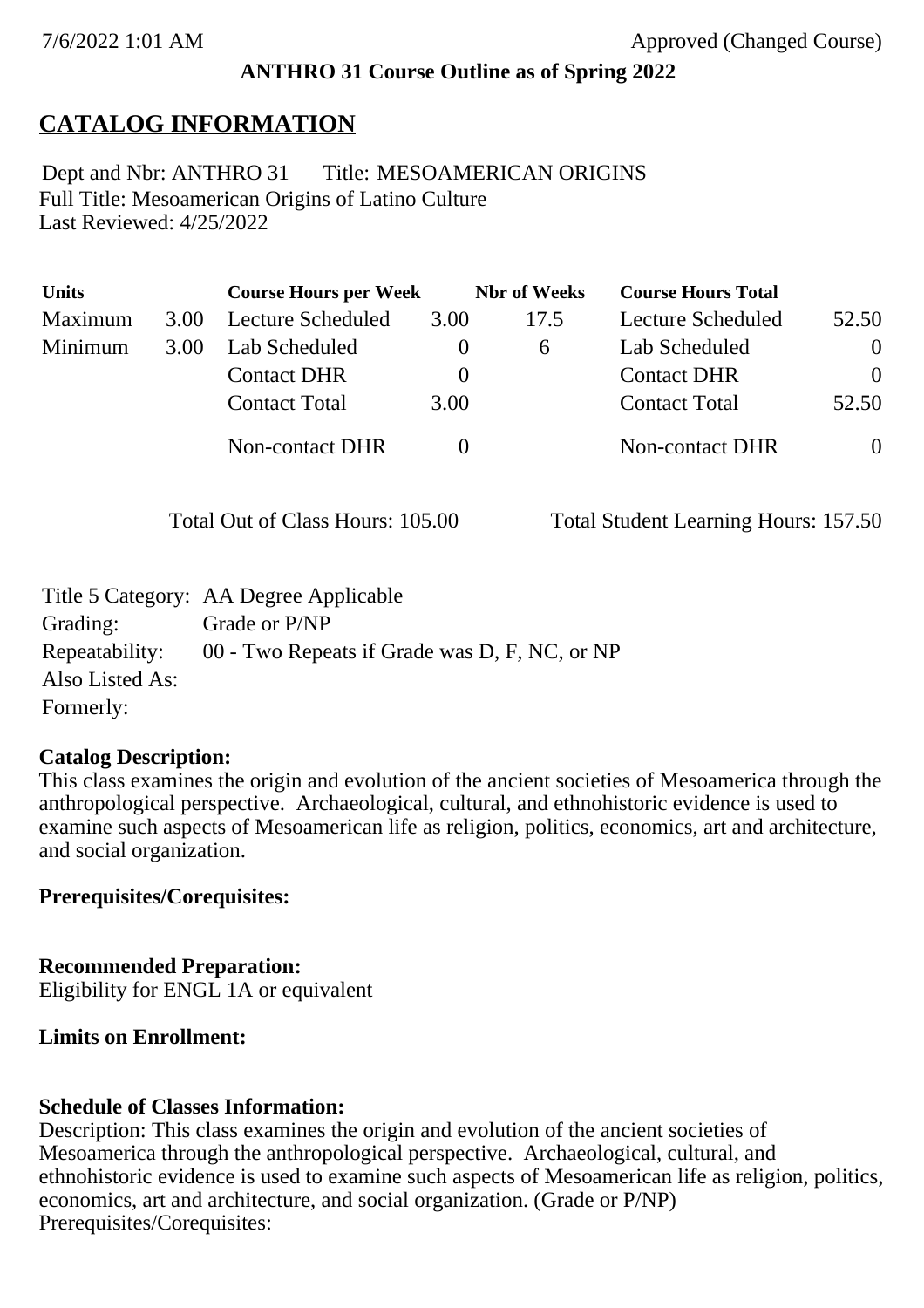# **ARTICULATION, MAJOR, and CERTIFICATION INFORMATION:**

| <b>AS Degree:</b>                                         | Area<br>E<br>G                                                             | Humanities<br><b>American Cultures/Ethnic</b><br><b>Studies</b> |                  | Effective:<br>Fall 1981              | Inactive:                     |
|-----------------------------------------------------------|----------------------------------------------------------------------------|-----------------------------------------------------------------|------------------|--------------------------------------|-------------------------------|
| <b>CSU GE:</b>                                            | <b>Transfer Area</b><br>C <sub>2</sub><br>C <sub>1</sub><br>C <sub>2</sub> | <b>Humanities</b><br>Arts<br>Humanities                         |                  | Effective:<br>Fall 2009<br>Fall 2007 | Inactive:<br><b>Fall 2009</b> |
|                                                           | C <sub>1</sub>                                                             | Arts                                                            |                  | <b>Fall 1988</b>                     | Fall 2007                     |
| IGETC:<br><b>Transfer Area</b><br><b>Humanities</b><br>3B |                                                                            |                                                                 |                  | Effective:<br>Fall 1981              | Inactive:                     |
| <b>CSU Transfer: Transferable</b>                         |                                                                            | Effective:                                                      | <b>Fall 1981</b> | Inactive:                            |                               |
| <b>UC Transfer:</b> Transferable                          |                                                                            | Effective:                                                      | <b>Fall 1981</b> | Inactive:                            |                               |

**CID:**

### **Certificate/Major Applicable:**

[Major Applicable Course](SR_ClassCheck.aspx?CourseKey=ANTHRO31)

# **COURSE CONTENT**

### **Student Learning Outcomes:**

Upon completion of the course, students will be able to:

1. Utilize the basic anthropological concepts, terms, and theories used in the study of human culture and apply them to the ancient Mesoamerican way of life.

2. Demonstrate basic knowledge of cultural evolution as applied to the origin, development, and collapse of the ancient societies of Mesoamerica.

3. Identify the contribution of ancient Mesoamerican cultural traditions to contemporary societies today.

### **Objectives:**

1. Illustrate and evaluate the foundational artistic, architectural, political, and philosophical achievements of the indigenous cultures of Mesoamerica.

2. Discuss the complex relationships between the environment and society formation in Mesoamerica.

3. Construct a general chronology and recognize patterns of urban development throughout Mesoamerica.

4. Describe and analyze the interactions among diverse cultures and societies in ancient Mesoamerica.

5. Identify and assess the extent of cultural transformations and continuities of Mesoamerican societies with the advent of the Spanish invasion.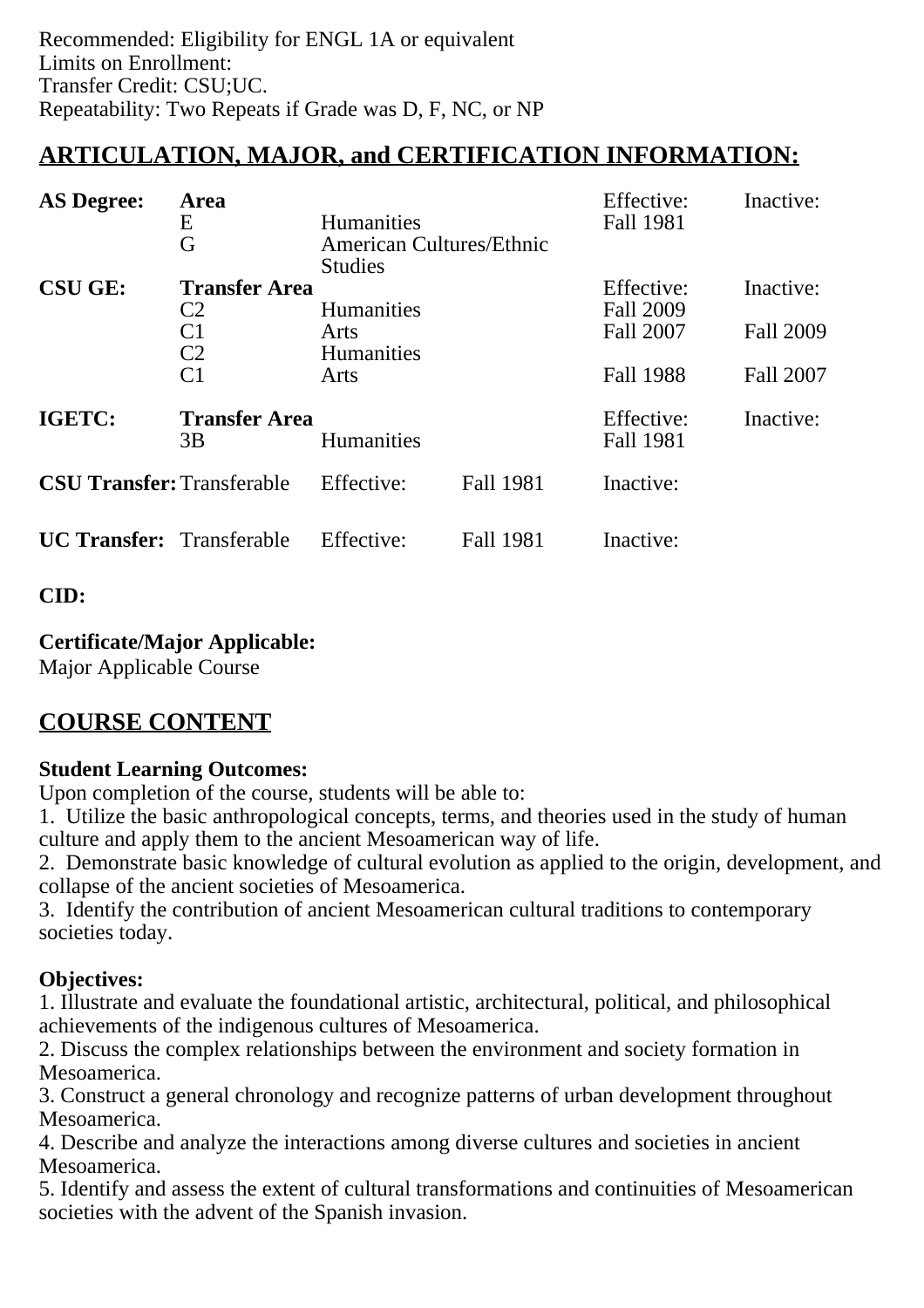### **Topics and Scope:**

I. Anthropological approaches to the study of human culture using multiple lines of evidences

A. Material Culture

- B. Ethnohistoric
- C. Historic
- D. Linguistic
- E. Bioarchaeological

II. Anthropological concepts of culture areas, fluctuating borders and social geography of Mesoamerica

III. Archaeological evidences of hunters and gatherers: The first human settlers in Mesoamerica IV. Agriculture and food: The impact of changing subsistence practices on the development of village life in Mesoamerica

V. Pan Mesoamerican Culture: shared cultural traits which may include subsistence practices, technologies such as calendar and writing systems, solar observation, ball court and deities and ritual practices

VI. Archaeological evidences of "The Preclassic Period": The foundations of urbanization and centralized power, including the Olmec influence

VII. "The Classic Period": city formation, stratified society, and the rise of the state, utilizing, for example, archaeological sites with monumental architecture and material culture such as:

- A. Teotihuacan
- B. Monte Alban
- C. Tajin
- D. Mayan City States

VIII. "The Post classic Period": Empires and conquest. The Toltecs, Mexican Aztecs, and collapse of the Maya kingdoms

IX. Spanish contact and indegenious entanglements with the resulting syncretism of cultural traditions

X. Mesoamerican legacies: influences, contributions, and symbols in the contemporary cultures of Mexico, Central America and the United States

### **Assignment:**

1. Students will read and study assignments in textbooks for each class meeting, approximately 20 pages per week.

2. Students will write one or more papers, ranging from 1000 – 1500 words each, on assigned topics which may include book and article response papers, summaries and/or critical-thought essays.

3. Students will complete 2-4 exams during the semester, which may include multiple choice questions, true/false completion, identification, map, short answer and essay questions.

4. Optional assignments may include assigned map tests, other types of homework,

presentations, attendance, and in-class participation.

### **Methods of Evaluation/Basis of Grade:**

**Writing:** Assessment tools that demonstrate writing skills and/or require students to select, organize and explain ideas in writing.

Written homework, Reading reports, Term papers Writing